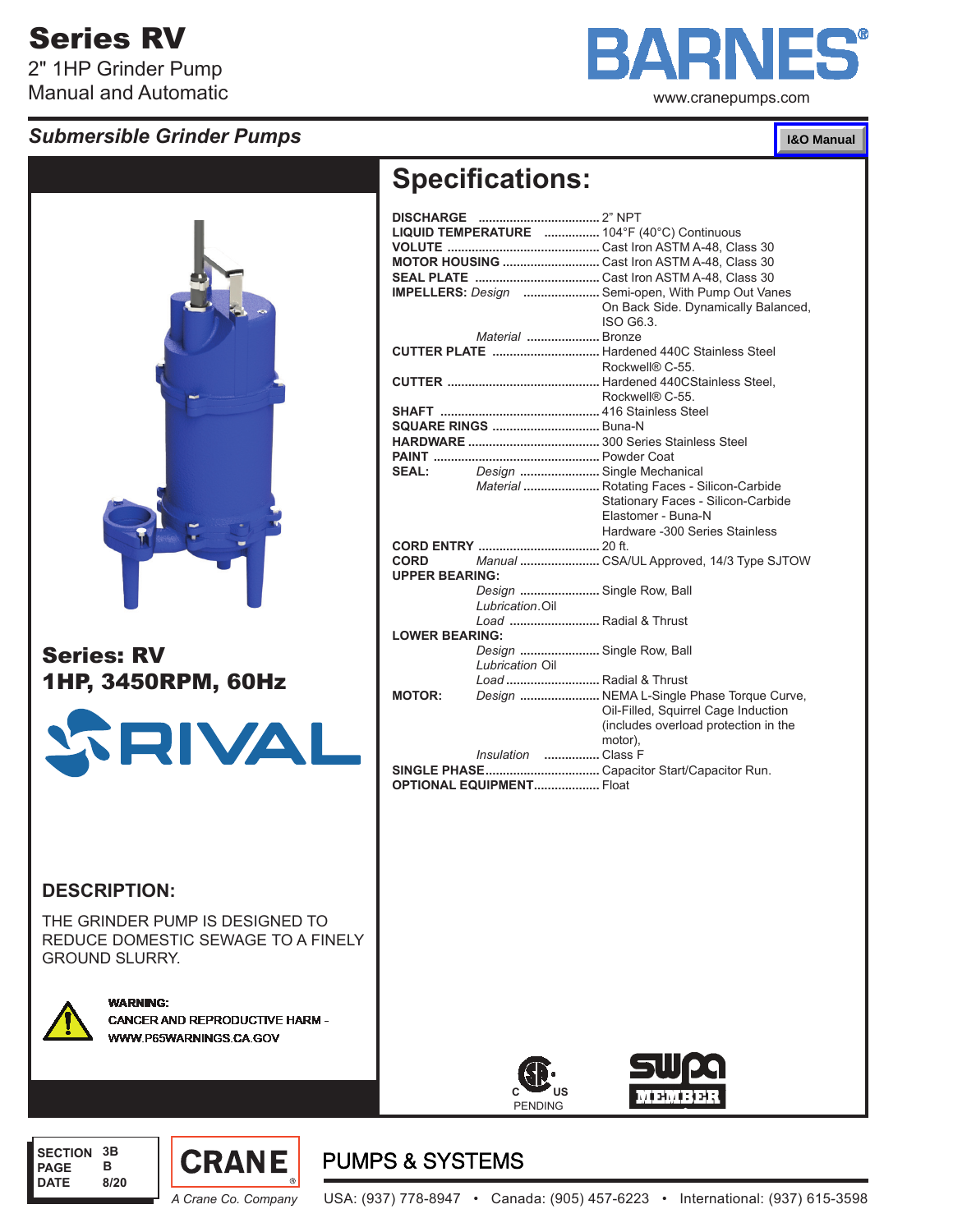

# Series RV

2" 1HP Grinder Pump Manual and Automatic

## *Submersible Grinder Pumps*



#### IMPORTANT !

1.) PUMP MAY BE OPERATED "DRY" FOR EXTENDED PERIODS WITHOUT DAMAGE TO MOTOR AND/OR SEALS.

2.) INSTALLATIONS SUCH AS DECORATIVE FOUNTAINS OR WATER FEATURES PROVIDED FOR VISUAL ENJOYMENT MUST BE INSTALLED IN ACCORDANCE WITH THE NATIONAL ELECTRIC CODE ANSI/NFPA 70 AND/OR THE AUTHORITY HAVING JURISDICTION. THIS PUMP IS NOT INTENDED FOR USE IN SWIMMING POOLS, RECREATIONAL WATER PARKS, OR INSTALLATIONS IN WHICH HUMAN CONTACT WITH PUMPED MEDIA IS A COMMON OCCURRENCE.



**PUMPS & SYSTEMS** 

 **SECTION 3B PAGE DATE C 8/20**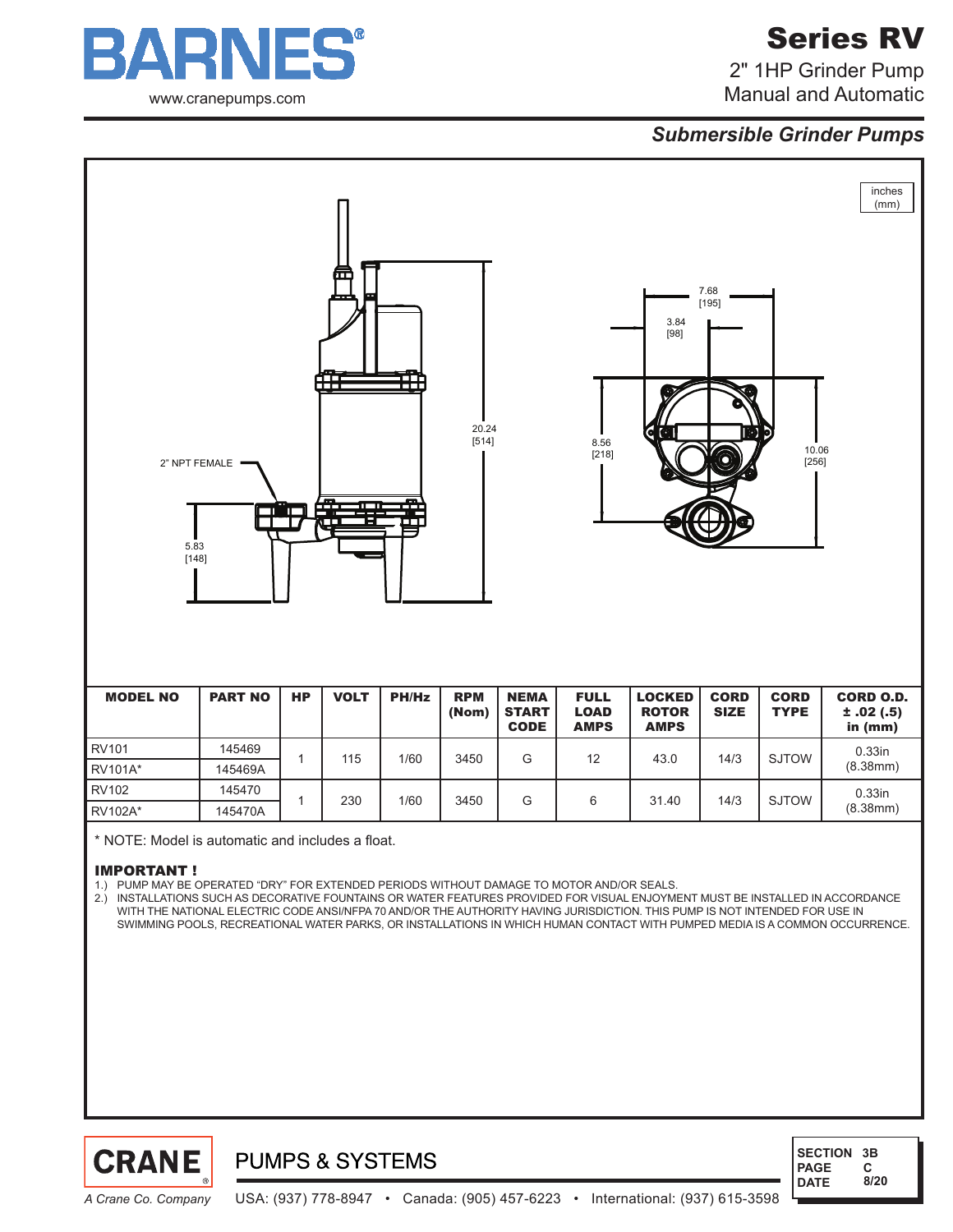# RV101

 **PAGE DATE**

**D**

**8/20**

Performance Curve 1HP, 3450RPM, 60Hz, 120V

## *Submersible Grinder Pumps*





 $\blacksquare$   $\blacksquare$   $\blacksquare$ S tatic Head: 0 ft

*A Crane Co. Company* USA: (937) 778-8947 • Canada: (905) 457-6223 • International: (937) 615-3598